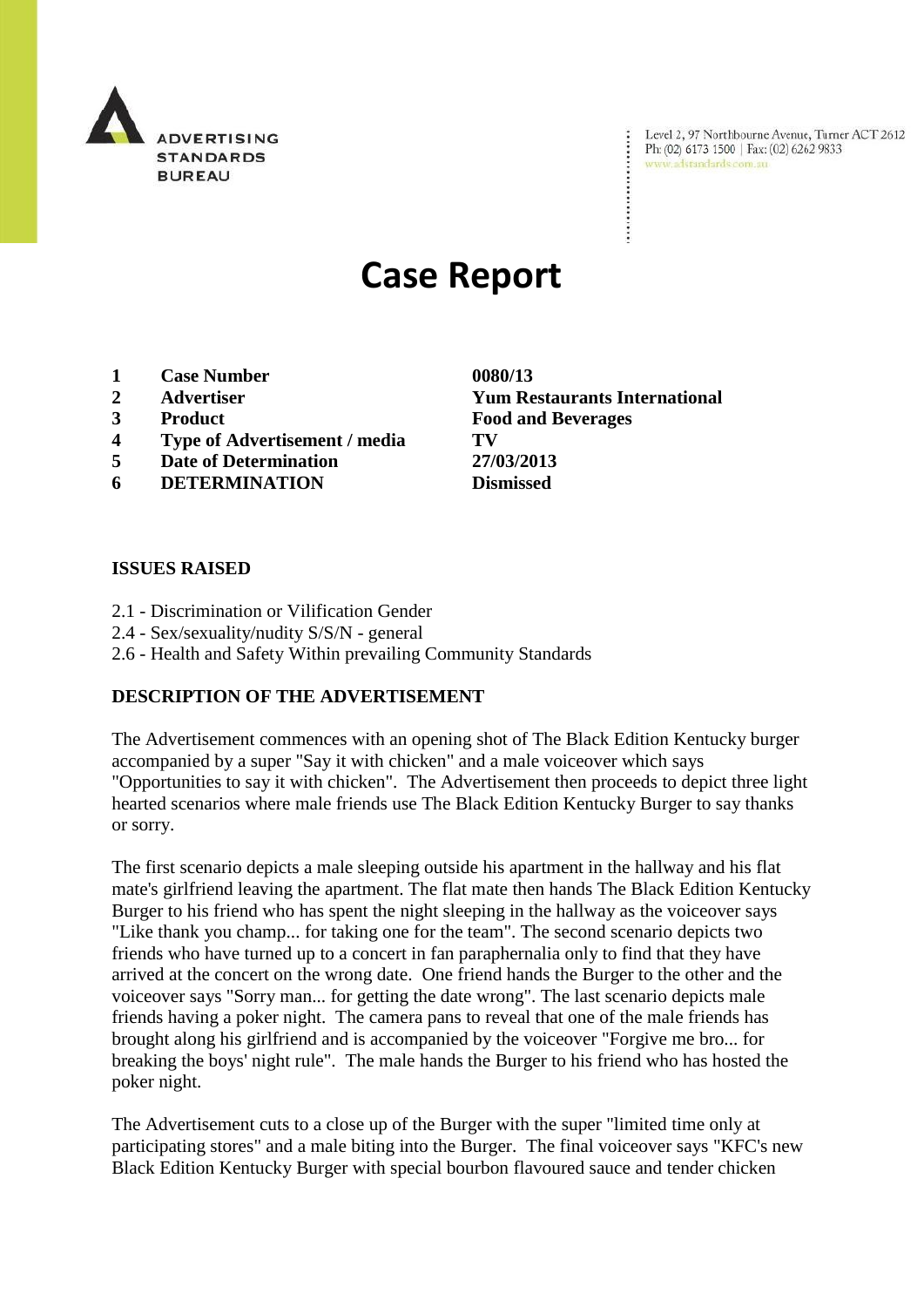fillet... it says it all". The super "The Black Edition Kentucky Burger" is displayed on screen before the Advertisement ends with KFC's So good trademark logo.

## **THE COMPLAINT**

A sample of comments which the complainant/s made regarding this advertisement included the following:

*The Steubenville rape case in the USA last week has had many commentators from all forms of media portraying the current US 'rape culture' that seems to be spreading. The advertisement in question has a scene where one man thanks another man with a KFC burger for showing him a women's pilates class on the beach. The camera shot is from behind the two men and towards the women who are facing with their backs to the camera. At the moment the speaker says 'Thanks mate, for showing me this pilates class' and one man hands his mate the burger, the women bend over forwards in a pilates stretch, leaving nothing to the imagination. In this day and age, women should not be objectified in this offending manner by one of our largest fast food chains.*

*I was offended because the scenarios showing women are pretty demeaning, while all the guys chomp on their burgers with cheesy grins thinking they're so special because it's like a man's code to eat this burger and nod at each knowingly. The first one with the one night stand is just crass... the girl tiptoes out barefoot while the guy hands a burger to the other and they both look at each other nodding and grinning at the fact that he scored, while the voice over says "thanks champ for taking one for the team".*

*The one at the poker match shows a girl looking ditsy and clueless while her boyfriend hands a burger to his mate and again the voice over says something like "thanks Jim for letting me break the boys only poker night rule". Again, is poker so complex that women can't work it out. And the girl is sitting right there. She must be too stupid to realise that her boyfriend is handing out burgers to say thanks to his mates for tolerating her presence.*

*I just think it shows a very sexist and blokey point of view, which is a bit old school. I have no interest in eating the burger and I get that they are marketing to mainly men (and probably obese ones who can't get dates) but I don't like being subjected to this kind of sexism and demeaning point of view about women.*

*I don't think it would have been too much more of a stretch for KFC to present a few other scenarios which didn't involve making women look ditsy or imply we are easy.*

*I object to this advertisement because it only shows women as sex objects or as idiots that men need to apologize for.*

*Not a single woman was shown eating a burger. There was a culture of brotherly love, backing each other up about using (as in the first section of the ad) or excluding and apologizing for women's behaviour (as in the end section of the ad).*

*Although the ad is meant to be satire, it is marginalizing women in an insidious way, that, unless you look critically at the underlying values that it is projecting, ends up being assumed and taught as a culture of 'friendship'. It's a highly misogynistic ad, about something which doesn't need to be (in my opinion, nothing really needs to be).*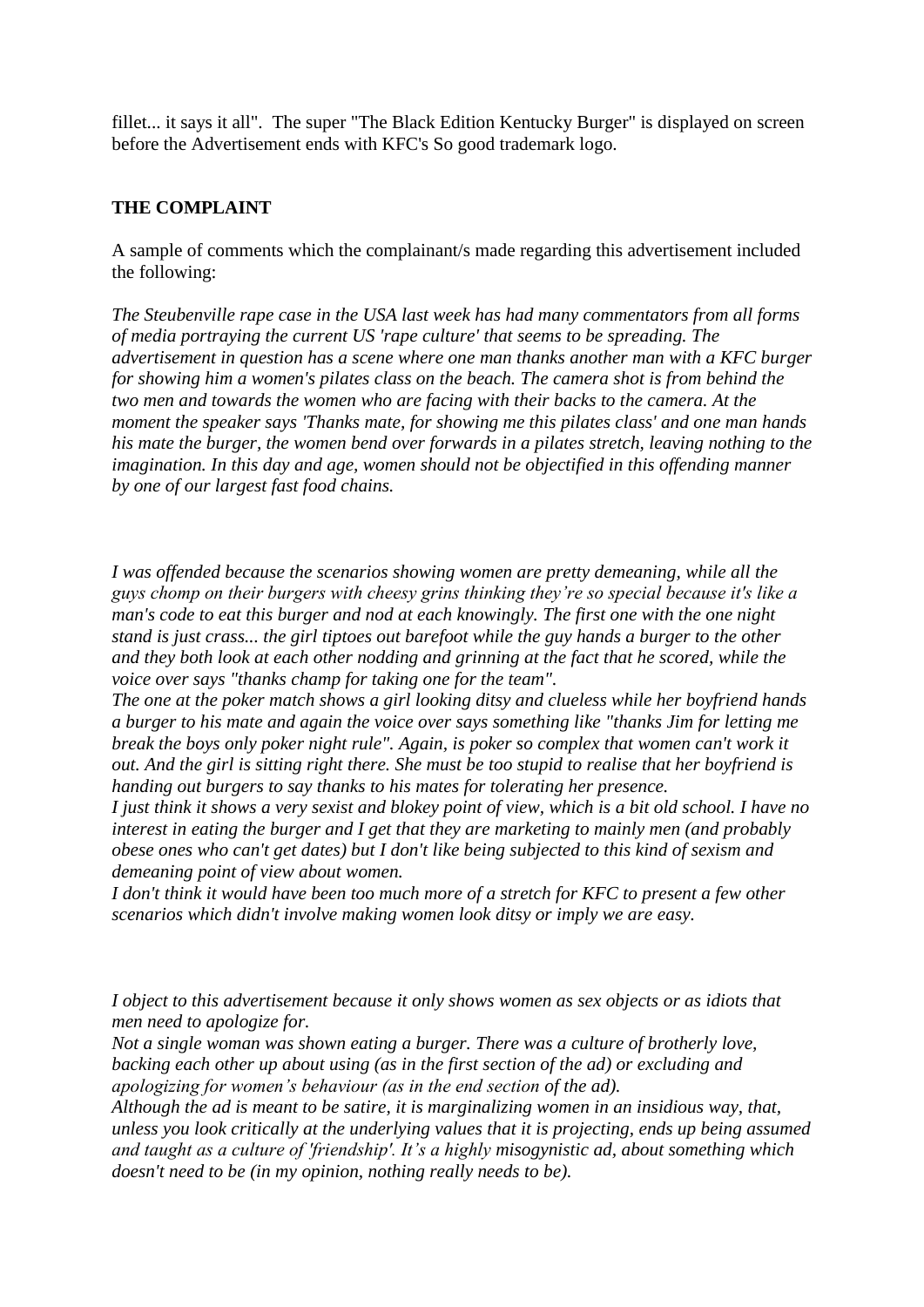*Why couldn't one of the fans have been a girl? Why couldn't they have shown the couple who took the room as actually being in love, instead of treating the woman like a sex object and making that behaviour seem normal? There are many places this ad could improve. Overall I feel like this ad is quite offensive to women, in its projection of them.*

*Saw this on TV "say it with chicken" I dont have a problem with the concert scene but the other two scenes are sexist and demoralising towards woman;*

*- Say thank you for 'taking one for the team'*

*that whole scene is reinforcing a bro's club for treating women as sex objects.*

*- Say sorry for 'breaking the boys night rule'*

*KFC have portrayed the good looking lady as dumb and confused. They are saying its normal to need to APOLOGIZE for bringing a woman somewhere? NO!*

*So according to this ad, women don't like eating chicken burgers. Because not a single one ate one. They only appeared as sex objects and idiots, and other men who aren't having sex with the woman, need to be compensated if the woman are around.*

*Because of its sexist and stereotyped portrayal of men and women particularly in two segments. One was where a woman had slept overnight with a man in a typical one night stand situation and the man's friend had slept outside the door in the hotel and was praised for being a "good mate" reinforcing sexist stereotypes about appropriate behaviour by males (it's good to enable a one night stand amongst blokes) I would like to see this situation reversed. The other segment was where a bloke was criticized for bringing a girl to a card night (because that's a bloke's thing)? I was so depressed and offended by this ad in 2013 considering we are hopefully trying to make it an equal world amongst the sexes. I was appalled and will never buy KFC again.*

*I felt gobsmacked and as though I'd been transported back to the 1950's and 1960's in Australia.*

*If it was supposed to be 'tongue in cheek' it failed stupendously. It was just offensive. I don't understand how anyone at KFC somehow thought this advertisement was funny. Unless it was written by a 75 yr old male CEO.*

*The only consolation I got from this advertisement was that the sexist young males it was directed at would eat KFC's fat laden food and die an early death from a coronary, before they could breed. That is it would act as an agent of natural selection, and eliminate sexist and less intelligent males early in life. Oh, these comments are not meant seriously, just 'tongue in cheek' like the advertisement.*

*I have never made a complaint before but I was struck by how sexist the advertisement was. I feel that in 2013 we have moved on from the days where women are supposed to stay at home and perform domestic duties, but in an age where it would not be abnormal to have a woman socialising, drinking and playing cards with her male counterparts. The fact that they talk about a "bro code" can only mean that it is an area of thought that women are excluded from.*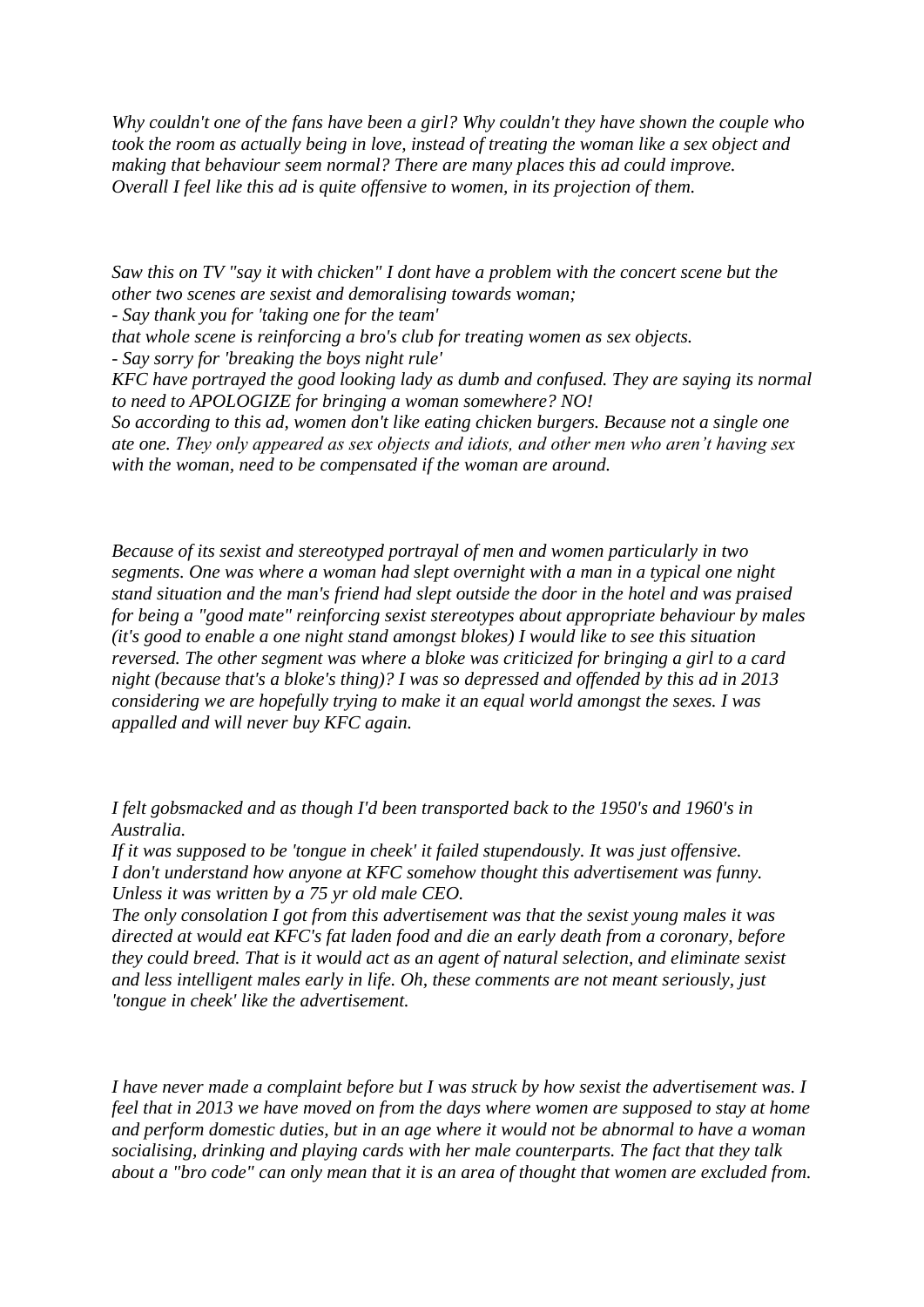*Most offensive, I find the woman is clearly being portrayed as being incredibly stupid showing her cards to the table with an inane smile on her obviously confused face. The reaction of the other men at the table demonstrate that she is ruining their evening until the burger comes out and cheers everyone up. It really upsets me. Women who enter into traditional male domains such as poker-playing are already very marginalised and alienated and this commercial perpetuates an out dated and hurtful ideology that women do not belong in this area. I feel strongly that this advertisement does our society harm.*

*The standards for society are so low and to show this immoral behaviour as if it is totally acceptable to this generation is disgusting. It is just another nail in the coffin for our young and not so young adults to think that this is ok behaviour. I am totally disgusted that a family orientated fast food restaurant would stoop so low as to try this angle to get people to buy their new burger; times must be really tough, shame on KFC.*

*The standards for society are so low and to show this immoral behaviour as if it is totally acceptable to this generation is disgusting. It is just another nail in the coffin for our young and not so young adults to think that this is ok behaviour. I am totally disgusted that a family orientated fast food restaurant would stoop so low as to try this angle to get people to buy their new burger; times must be really tough, shame on KFC.*

*In this day and age of irresponsible/binge/underage drinking, I find the idea of using 'bourbon' flavouring to encourage purchasing of a product as irresponsible.*

*I found it highly offensive towards women. A burger can be a burger, but it cannot sexualise or demean women in any way. It did not put down any men at all.*

*I am not sure of the relevance of this message in regard to the advertising of food product but find it appalling that an esteemed company such as KFC, often associated with family in their advertising, would resort to the abuse of sexual innuendo to attract an audience. It is my belief that this particular message is condoning the behaviour of recreational sex in the target audience and for children who are not part of the target audience. Sexual promiscuity should not be advertised due to the serious nature of the outcomes. In Australia we are battling with growing numbers of Youth contracting sexually transmitted disease, Including HIV AIDS. We are experiencing record numbers of abortions being carried out among many other threats to what we have in the past called "the family unit" It appears that KFC in partnership with the Facilitators of Australian Television, have such little regard for sex and would possibly promote the abuse of sex for "recreational purposes" and have little or no thought to the consequences that people suffer as a result, I believe they should be held accountable for this. The laws need to be stricter and this ad should be removed immediately. I have taken the time to post a note to the KFC Australia Face book page should you wish to see it there, and was told by the representative that this was "Light-hearted" aimed at 18- 29 year old men. If they really see issues such a sexual recreation and its consequences as light*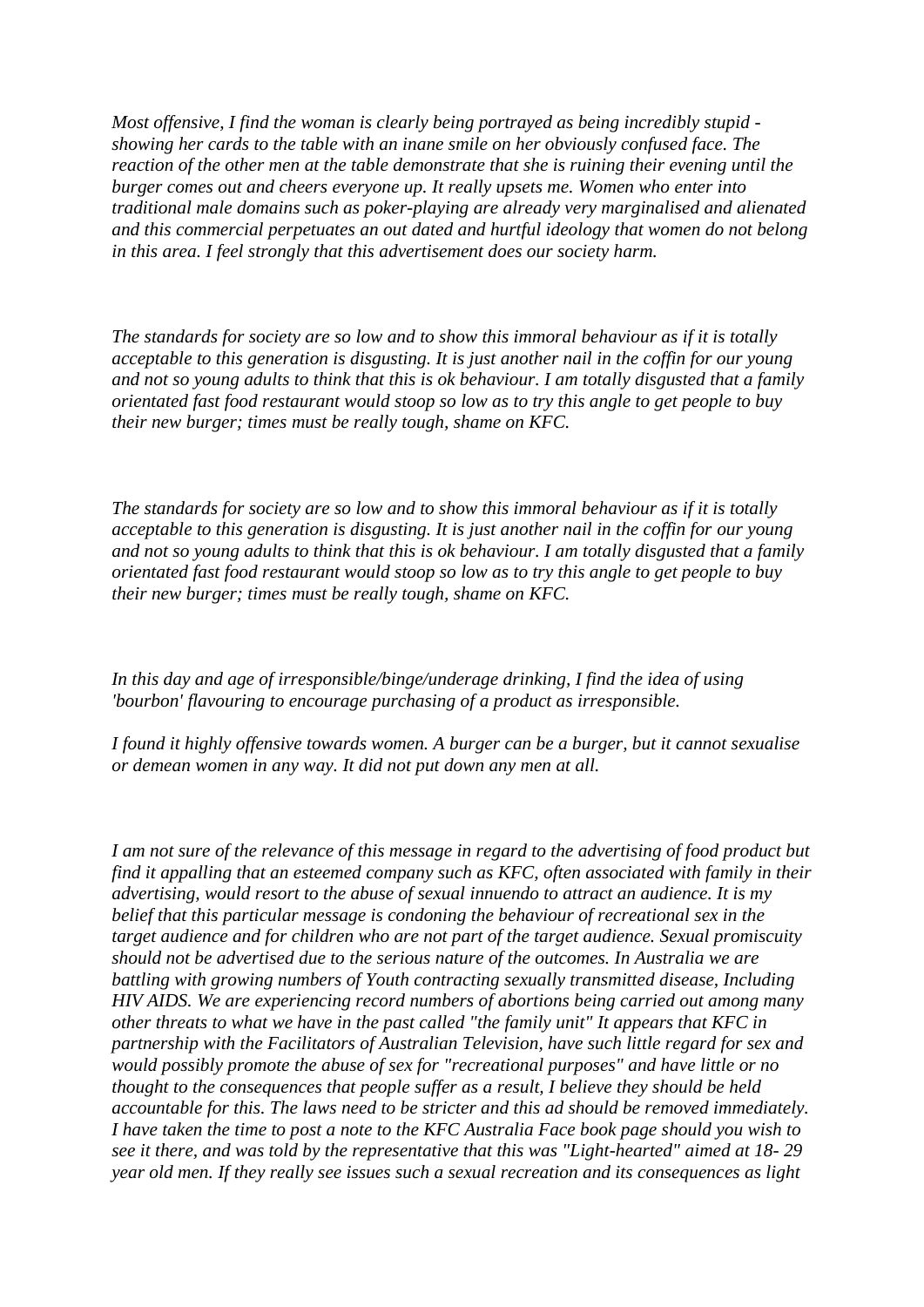*hearted in this day and age then I am afraid they do not deserve to have the right to trade nor advertise.*

*The extremely sexist connotations of this ad bother me. It looks like this advertisement is directed at young men, and is clearly ridiculing women in 2 of the scenarios.*

#### **THE ADVERTISER'S RESPONSE**

Comments which the advertiser made in response to the complainant/s regarding this advertisement include the following:

*The Complaint*

*The complainants' main assertions are as follows:*

*First Complainant: "The extremely sexist connotations of this ad bother me. It looks like this advertisement is directed at young men, and is clearly ridiculing women in 2 of the scenarios".*

*Second Complainant: "In this day and age of irresponsible/binge/underage drinking, I find the idea of using 'bourbon' flavouring to encourage purchasing of a product as irresponsible".*

*Third Complainant: "I found it highly offensive towards women. A burger can be a burger, but it cannot sexualize or demean women in any way. It did not put down men at all".*

*The Fourth Complainant has expressed concern that KFC has resorted to "the abuse of sexual innuendo to attract an audience". The Fourth Complainant asserts that "this particular message is condoning the behaviour of recreational sex in the target audience and for children who are not*

*part of the target audience".*

*Relevant Codes & Initiatives*

*Australian Association of National Advertisers Code of Ethics ("Code")*

*Section 2 of the Code has been cited as relevant, and in particular:*

*• Section 2.1"Advertising or Marketing Communications shall not portray people or depict material in a way which discriminates against or vilifies a person or section of the community on account of race, ethnicity, nationality, gender, age, sexual preference,*

*religion, disability, mental illness or political belief';*

*• Section 2.4 "Advertising or Marketing Communications shall treat sex, sexuality and nudity with sensitivity to the relevant audience"; and*

*• Section 2.6 "Advertising or Marketing Communications shall not depict material contrary to Prevailing Community Standards on health and safety".*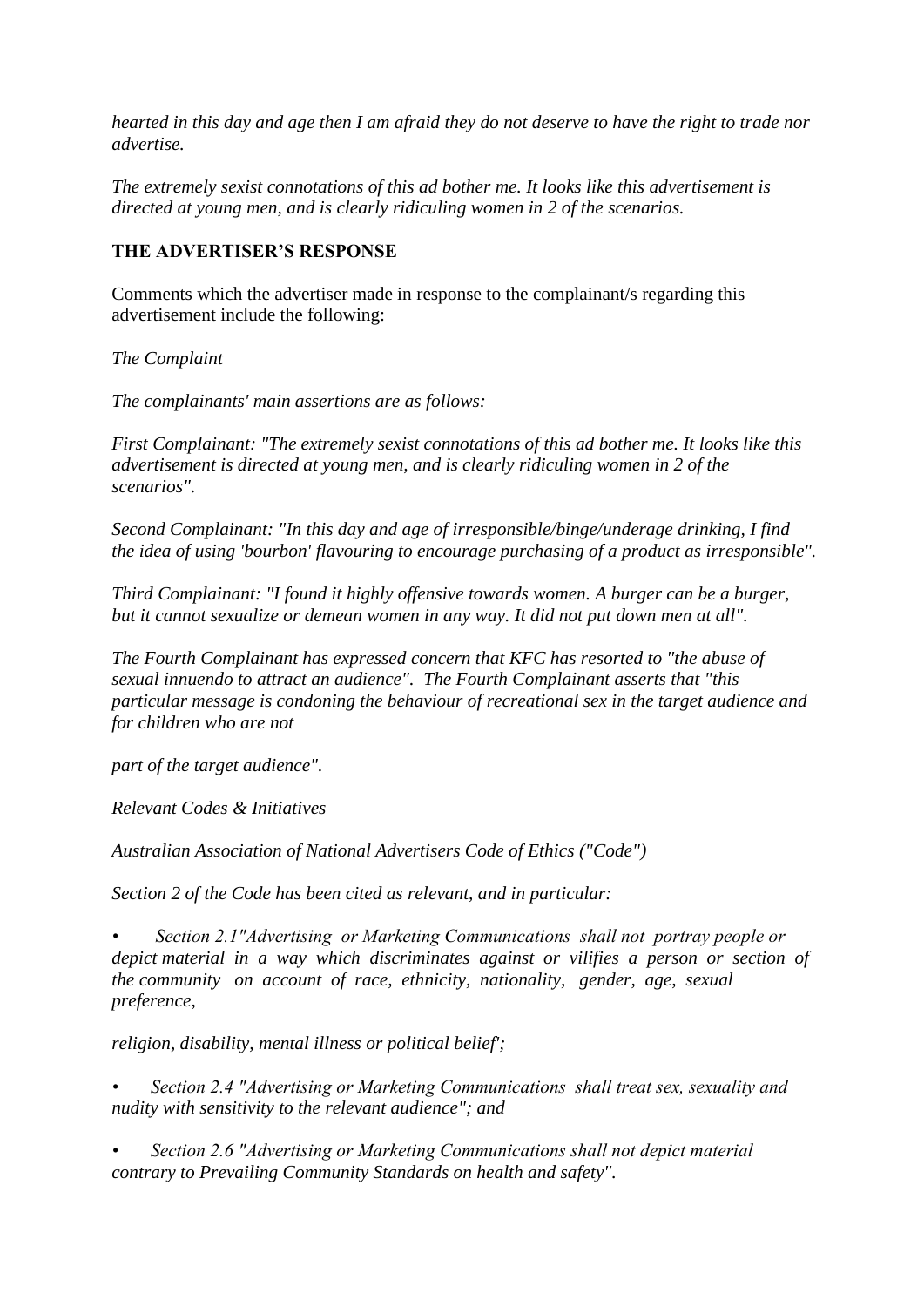*Australian Association of National Advertisers Food and Beverages Marketing and Communications Code ("F&B Code")*

*There is no suggestion that the Advertisement breaches the F&B Code.*

*Australian Association of National Advertisers Code for Advertising and Marketing Communications to Children ("Children's Code")*

*There is no suggestion that the Advertisement breaches the Children's Code.*

*Has the Code been breached?*

*KFC considers that the Advertisement does not breach the Code.*

*Firstly, the Advertisement's primary purpose is to engage and build relevancy with young male adults who are the target audience for The Black Edition Kentucky Burger. To do so requires light hearted, tongue-in-cheek entertainment and humor; not dissimilar to the approach adopted for other male oriented marketing campaigns. In no way is the objective of the Advertisement to offend, discriminate against or vilify any person or section of the community on account of gender, be it male or female, age or sexual preference. The Advertisement also treats any concepts of sex, sexuality and nudity contained in it with sensitivity to its young male adult target audience.*

*Secondly, the execution of the Advertisement and the three scenarios depicted are designed to be amusing scenarios of young male adult kinship and acts of "mateship". The scenarios are light hearted portrayals of mates struggling to express their real emotions to each other. Throughout the Advertisement, various males are faced with scenarios where they are required to express their emotions to their friends and choose to do so via the Black Edition Kentucky Burger. This concept is reiterated in the opening line of the Advertisement, "Say it with chicken".*

*The First Complainant and Third Complainant claim that the Advertisement contains "sexist connotations" and ridicules or demeans women. We note that the Advertisement features females in two of the scenarios in order to demonstrate the interaction and bond between young male adult friends, including around their girlfriends, in a way which resonates with the young male adult target audience. These scenarios are in no way intended to ridicule or demean women. At all times during these scenarios, the Advertisement primarily focusses on the role The Black Edition Kentucky Burger plays in helping young male adult friends to express their emotions.*

*KFC actively promotes, supports and celebrates women in Australia. KFC is involved in conducting fundraising and supporting donations to the McGrath Foundation. The McGrath Foundation raises funds to place breast care nurses in Australian communities and promotes breast awareness in young Australian women. In addition, some of KFC's marketing campaigns focus on acknowledging the pivotal role that women play in society. For example, KFC's Mother's Day 2012 campaign provided a number of everyday Australians with the opportunity to feature in the campaign by personally saying thank you to their mothers via a KFC video 'Photo booth'.*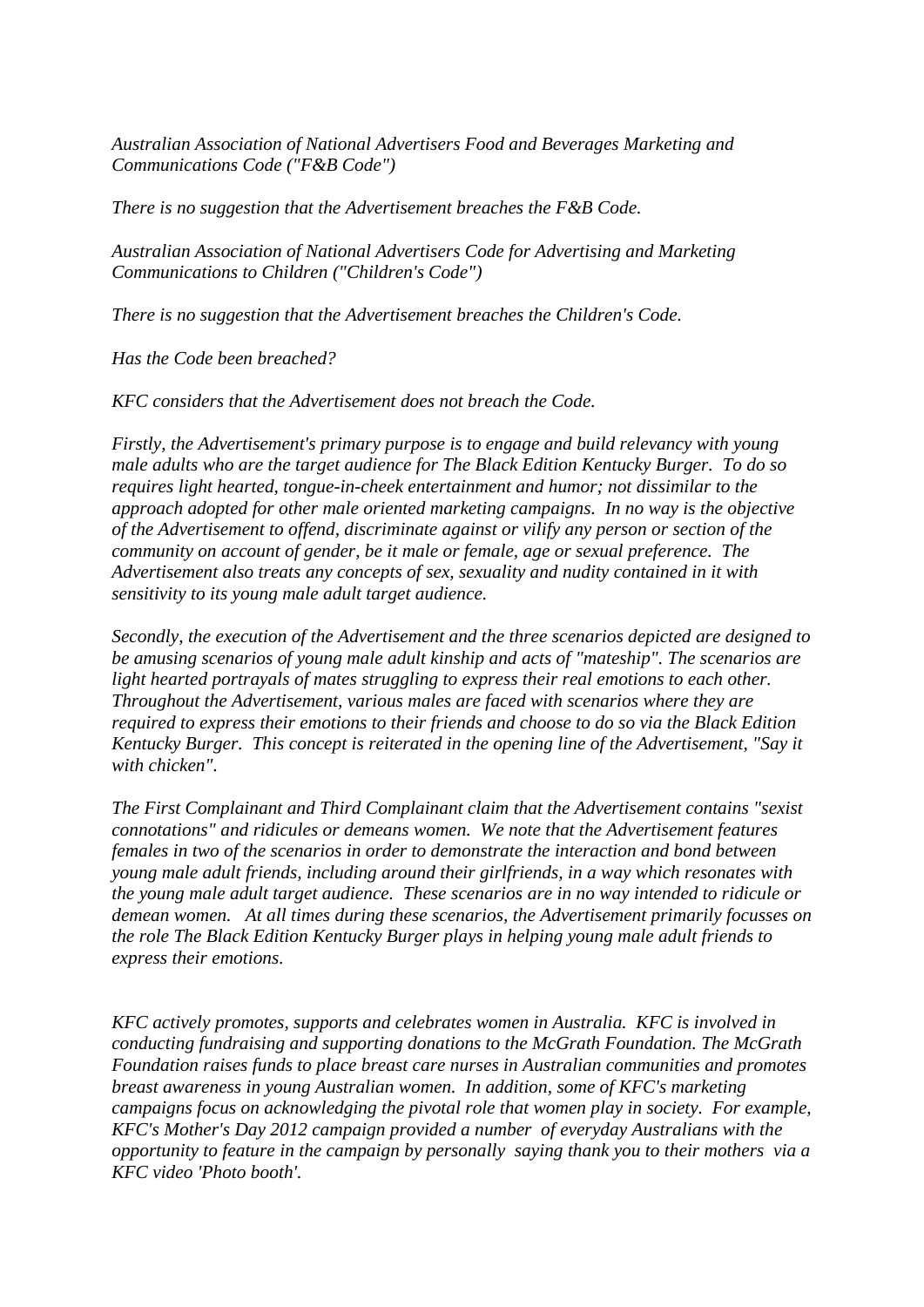*The Fourth Complainant claims that KFC has resorted to "the abuse of sexual innuendo to attract an audience" and condones "the behaviour of recreational sex". All three scenarios portrayed in the Advertisement are intended to reflect stereotypical cultural behaviours and acts of young male adults. The Advertisement does not contain any images of recreational sex or sexual acts. Contrary to the Fourth Complainant's view, the Advertisement does not use sexual innuendo to attract its target audience or condone the behaviour of recreational sex.*

*The Second Complainant has expressed concerns about "irresponsible/binge/underage drinking" and the use of bourbon flavouring in The Black Edition Kentucky Burger. We note that The Black Edition Kentucky Burger is part of a premium range of burgers and contains a bourbon flavoured, non-alcoholic sauce which has a sweet, southern-style smoky flavour. This is communicated to the audience via the final voiceover in the Advertisement which says "KFC's new Black Edition Kentucky Burger with special bourbon flavoured sauce and tender chicken fillet... it says it all". The Black Edition Kentucky Burger is intended to be reminiscent of the heritage of KFC's Kentucky roots and is marketed by KFC as an occasional treat for adults.*

*Contrary to the complainants' views, the Advertisement does not portray people or depict material in a way which discriminates against females and treats any concepts of sex, sexuality and nudity contained in the Advertisement with sensitivity to the intended audience. Furthermore, the Advertisement does not depict material contrary to prevailing community standards on health and safety. The Advertisement therefore does not breach the Code. We trust this addresses the complainants' concerns.*

## **THE DETERMINATION**

The Advertising Standards Board ("Board") considered whether this advertisement breaches Section 2 of the Advertiser Code of Ethics (the "Code").

The Board noted the complainants' concerns that the advertisement is offensive and reinforces negative stereotypes of women.

The Board viewed the advertisement and noted the advertiser"s response.

The Board considered whether the advertisement complied with Section 2.1 of the Code which requires that 'advertisements shall not portray or depict material in a way which discriminates against or vilifies a person or section of the community on account of race, ethnicity, nationality, gender, age, sexual preference, religion, disability, mental illness or political belief.'

The Board noted that the advertisement features various scenes of men offering a burger to their friend as a means of apologising or saying thank you. One scene includes a young man lying outside of his friend"s room as a girl steps over him as she leaves. Another scene shows a group of males at a card game and one of them has brought his girlfriend along. The tagline is to "say it with chicken"

The Board noted that the scene of the men playing cards is a typical scene where young men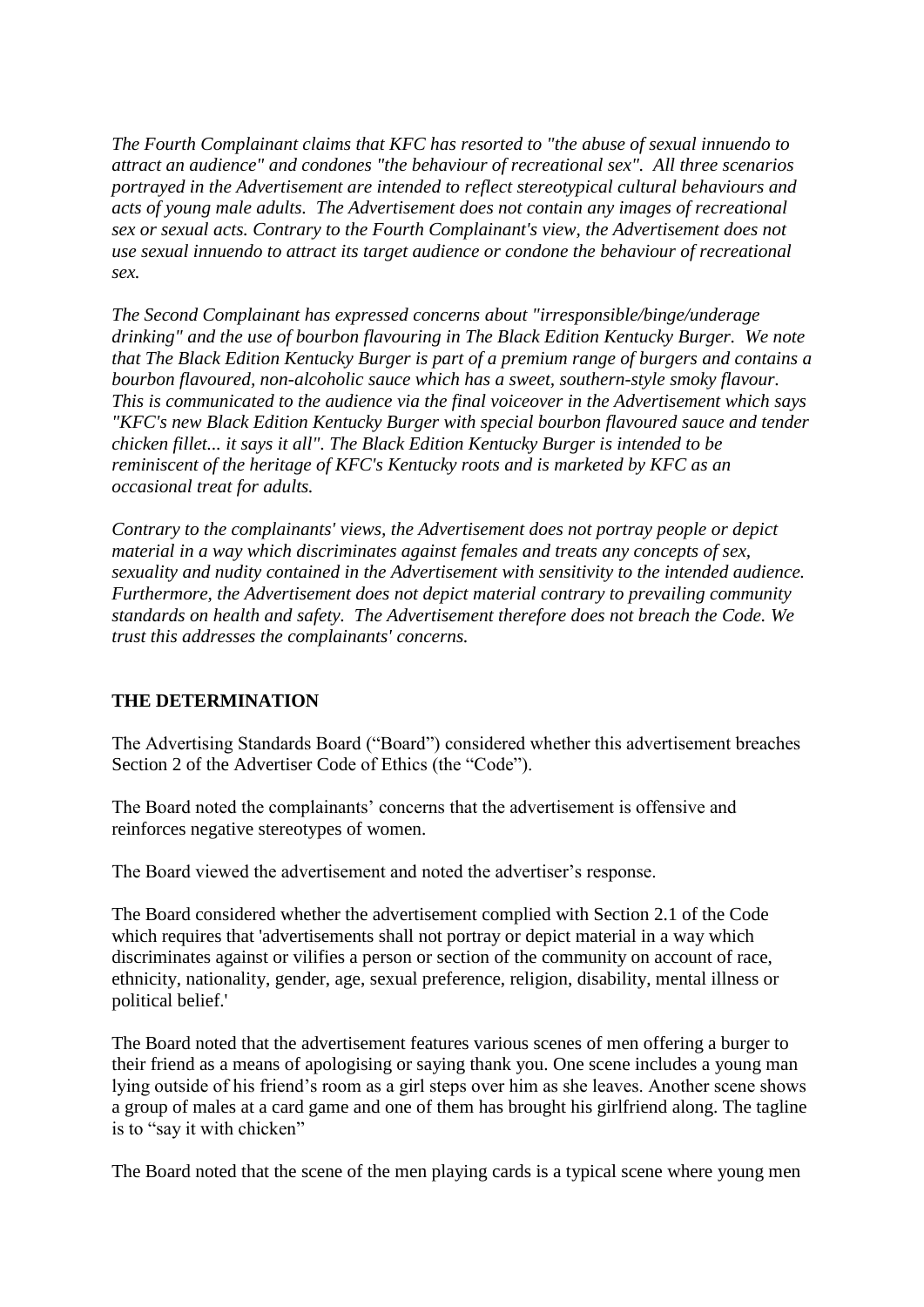gather to play cards and the voiceover refers to the "boys night rule" that is a colloquial term familiar among many Australians as a night that does not include females. The Board considered that the female in the advertisement does not appear to be unhappy about being at the game and she is not seen to be ridiculed for her lack of understanding about how the game works.

The Board determined that, the advertisement did not depict any material that discriminated against or vilified any person or section of society and did not breach Section 2.1 of the Code.

The Board then considered whether the advertisement complied with Section 2.4 of the Code which requires that: "Advertising or Marketing Communications shall treat sex, sexuality and nudity with sensitivity to the relevant audience".

The Board noted the scene where a girl leaves the room of a young man and steps over his friend who is lying at the doorway. The Board noted that a sock is hanging over the door handle of the room. The Board noted that there is a certain level of understanding necessary to be able to link any behaviour of a sexual nature to the scene depicted in the advertisement. The Board agreed that there was a suggestion that the girl was leaving after sharing an intimate night and that the friend was made to stay outside but that this would not be something that children would immediately understand.

The Board considered that whilst the viewer can draw sexual connotations to the scene depicted, there may be equally as many innocent scenarios that could explain the actions of the young adults in the scene.

The Board noted that the target audience for the product and the advertisement is young male adults and is designed to be light-hearted and humorous so that it connects with the target market. The Board agreed that the relevant audience would recognise the scenarios and the advertisement would have relevance for the young males it is targeting.

The Board noted the advertisement had been given a G rating by CAD and that it had been broadcast in a timeslot appropriate for that rating.

Based on the above, the Board considered that the advertisement did treat sex with sensitivity to the relevant audience and did not breach section 2.4 of the Code.

The Board then considered whether the advertisement complied with Section 2.6 of the Code which states that: "Advertising or Marketing Communications shall not depict material contrary to Prevailing Community Standards on health and safety".

The Board noted that the advertisement is advertising the new range of burger called the "black edition Kentucky burger" and that it contains a bourbon flavoured sauce. The Board noted that the sauce itself is not an alcohol based sauce and that the flavours are manufactured to be bourbon flavoured but are not alcoholic at all. The Board considered that it is reasonable for the advertiser to promote their new flavour range and that the advertiser is not encouraging young people to develop a taste for a certain alcohol but rather to use the historical origins of KFC and Kentucky as a means to develop and promote new product lines.

The Board noted their previously dismissed case (ref: 350/10) relating to the use of a bourbon flavoured sauce and consistent with this decision determined that the advertisement was not